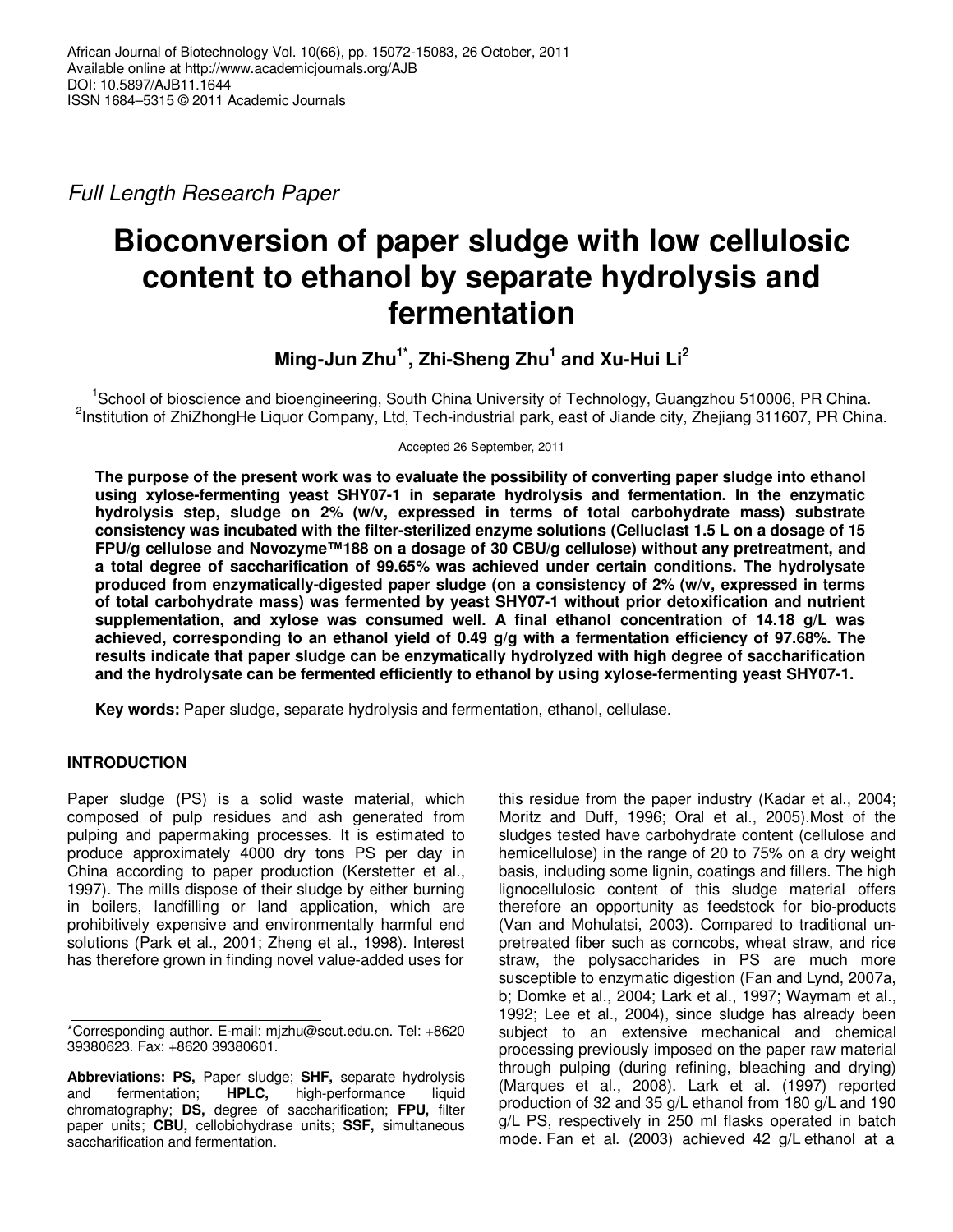conversion of 92% from PS by a semi continuous, solidsfed reactor system. Marques et al. (2008) obtained 19.6 g/L ethanol at 179 h by separate saccharification and fermentation (SHF) and 18.6 g/L ethanol at 48 h from 178.6 g/L of dried PS by simultaneous saccharification and fermentation (SSF). Therefore, PS is believed to be one of the most promising feedstock for near-term commercial application of technology for converting cellulosic raw materials into commodity products, such as ethanol. Cellulosic content of PS decreased with the development of papermaking industry. How to recover the PS with low cellulosic content is a challenge to paper mills. However, little information on the ethanol production from PS with low cellulosic content can be found.

SHY07-1 yeast is an intergeneric protoplast fusant between Saccharomyces cerevisiae and Pichia stipitis developed in our lab, which possesses the ability to convert not only glucose, but also xylose, into ethanol (Zhu et al., 2010, 2011). In this study, the process involving SHF was investigated for bioconversion of PS with low cellulosic content to ethanol using commercial cellulase and xylose-fermenting yeast SHY07-1.

#### **MATERIALS AND METHODS**

PS used in this study was from paper mills by chemical pulping process (Jiangmen, Guangdong), which was kept at 4°C for shortterm storage and at -20°C for long-term storage. The moisture content was approximately 75.2% (based on total weight basis)., and the main compositions of PS were determined to be (on a dry weight basis): 23.6% cellulose, 4.9% hemicellulose, 38.3% ash, 4.13% acid-soluble lignin, 1.23% acid-insoluble and 1.5% protein.

#### **Microorganism and seed culture preparation**

SHY07-1 yeast (an intergeneric protoplast fusant between Saccharomyces cerevisiae (a gift from Sanhe ethanol factory, Zanjiang, Guangdong province) and Pichia stipitis (a gift from Guangzhou Sugarcane Industry Research Institute, Guangzhou), which possesses the ability to convert not only glucose, but also xylose, into ethanol, was used in this study (Zhu et al., 2010). The strain was stored in a glycerol mixture at -80°C and was grown at 30°C for two days on a YPX-agar plate containing 20 g/L yeast extract (Oxoid, Ltd., Basingstoke, Hampshire, England), 10 g/L peptone (AoboXing Universeen BioTech company Ltd., Beijing, China), and 20 g/L xylose (QiYun BioTech Company, Ltd., Guangzhou, China). The medium was sterilized by steam autoclaving at 115°C for 20 min, and the strain was periodically subculture on YPX medium to maintain its activity and purity. Subculturing was performed once a month and the subcultures were stored under sterile conditions at 4°C.

The seed culture for the fermentation inoculum was prepared from culture by transferring a loopful of active SHY07-1 cells to 10 mL of YPX medium in sterile test tubes and incubating them at 30°C, 200 rpm for 12 to 18 h in an incubator shaker (C24KC refrigerated incubator shaker, Edison, New Jersey, United States). Then 10 ml of the active cells were aseptically transferred to 100 ml of sterile YPX medium in a 250 ml Erlenmeyer flask. The flask was incubated at 30°C, 200 rpm for 12 h in the same incubator shaker. After cultivation, the cells were harvested by centrifugation in a 50 ml sterilized centrifuge tube for 10 min at 5000 rpm using a TDL-

5000B centrifuge (Shanghai Anke company, Ltd., China). The pellets were resuspended in a sterilized 0.9% NaCl solution to obtain a cell suspension with a cell mass concentration of 200 g wet weight per liter. The time between cell harvesting and initiation of the SHF was no longer than 2 h.

#### **Composition analysis of PS**

PS was analyzed gravimetrically for water (by oven drying at 105°C to constant weight) and ash content (by igniting at 575°C and burning for 5 h). Protein content was estimated by the Kjeldahl method using a nitrogen-to-protein conversion factor of 6.25. Hemicellulose and cellulose contents analysis was conducted according to the method described by Fan et al (Fan et al., 2003), and reducing sugars were measured by high-performance liquid chromatography (HPLC) using an Aminex HPX-87P column (300 mm  $\times$  7.8 mm) and a Carbo-P Micro-Guard column (30 mm  $\times$  4.6 mm, Bio-Rad, Hercules CA, United States), operating at 60°C with ultrapure water as the mobile phase at a flow rate of 0.6 ml/min.

#### **Assay of enzyme activity**

Total cellulase activity was described by filter paper units (FPU) with the Whatman No. 1 filter paper strip,  $1.0 \times 6.0$  cm (approximately 50 mg) as a substrate. Xylanase activity in the cellulase was assayed using 1% (w/w) oat spelts xylan (Sigma, St. Louis, USA) as substrate. The total reducing sugars were estimated by the 3, 5-dinitrosalicylic acid (DNS) method (Miller, 1959). Enzyme activity was expressed in international units (U) as the amount of enzyme required to release 1 µmol of either glucose (FPU/ml) or xylose (U/ml) per minute under the assay conditions (pH 4.8, 50°C).

Determination of β-glucosidase (EC 3.2.1.21) enzyme activity was measured by HPLC. Because common sugar-determination methods such as DNS method couldn't distinguish cellobiose from glucose, both of which were reducing sugars. An international unit of β-glucosidase enzyme activities (cellobiohydrase units (CBU), IU / ml) was represented for the amount of enzyme required to produce 2 µmol glucose per minute in standard conditions (pH 4.8, 50°C).

#### **Analysis of soluble carbohydrate and ethanol**

For the determination of ethanol and monomeric sugars, reactor samples were acidified with 10 wt% sulfuric acid, and centrifuged at 12000 rpm for 15 min, and then filtered through a membrane filter of 0.22 µM pore size. The supernatant (pH 1~3) was analyzed for soluble sugar and ethanol using a Waters 2695 (Millford LA, USA) equipped with a refractive index detector. An Aminex HPX-87H column and a Cation H Cartridge Micro-Guard column (Bio-Rad, Hercules CA, United States) were used, operating at 60°C with 2.5 mM  $H<sub>2</sub>SO<sub>4</sub>$  as the mobile phase at a flow rate of 0.6 ml/min (Lynd et al., 1989).

#### **Enzymatic hydrolysis trials**

The PS was enzymatically-hydrolyzed by commercial enzymes mixtures. The cellulase mixture consisted of Celluclast 1.5 L cellulolytic complex (Novozymes, Denmark, exhibiting a cellulase activity of 12.54 FPU/ml, a β-glucosidase activity of 26.42 CBU/ml and a xylanase activity of 0.97 U/ml) as well as Novozyme™188 (Sigma-Aldrich Co., 192 CBU/ml), a fungal β-glucosidase, was used to supplement the β-glucosidase activity of the cellulase. The PS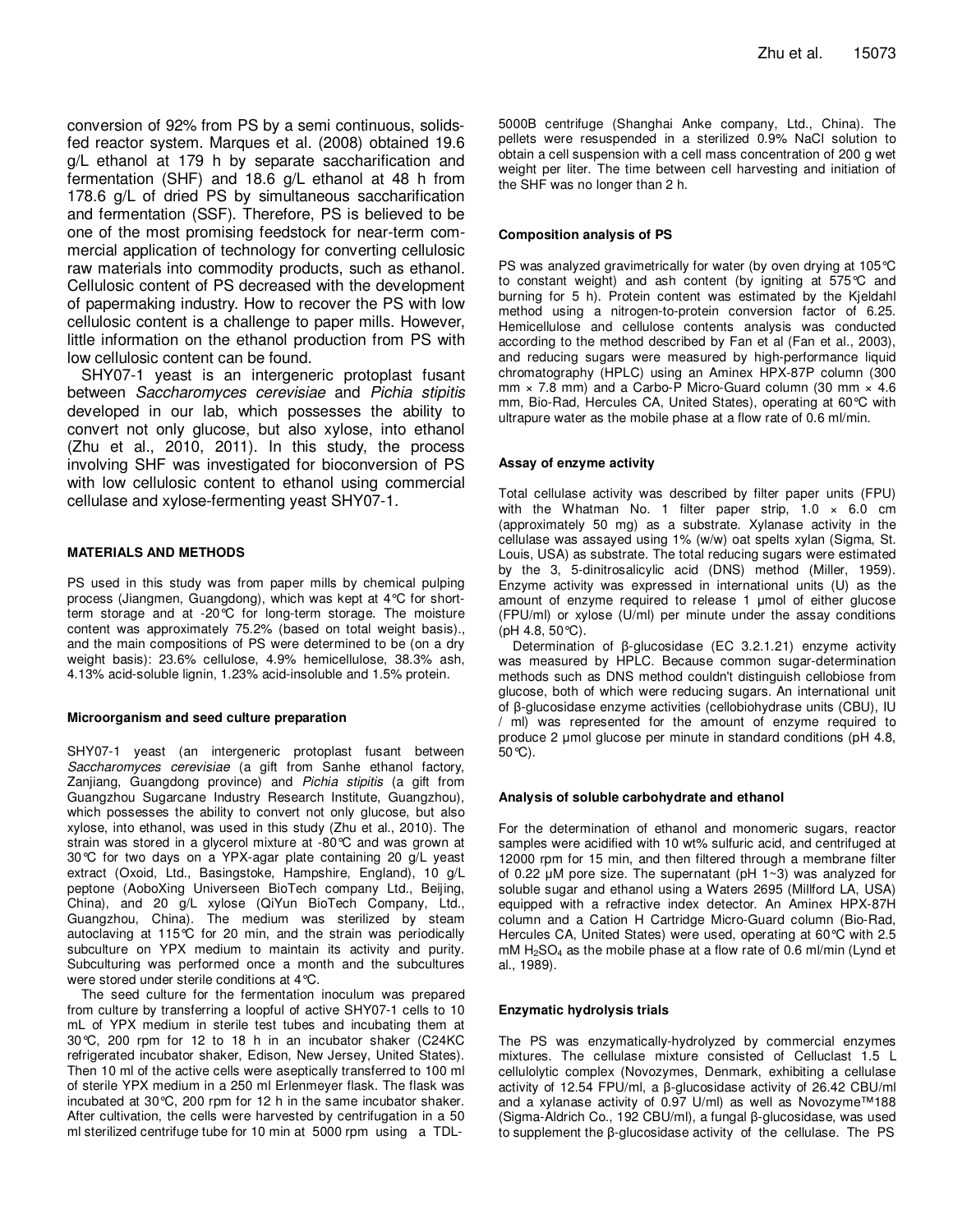| <b>Experiment parameter</b>           | Effect of pH               | <b>Effect of</b><br>temperature | <b>Effect of</b><br>enzyme loading | <b>Effect of adding</b><br>Novozyme™188 | <b>Effect of</b><br>substrate loading |
|---------------------------------------|----------------------------|---------------------------------|------------------------------------|-----------------------------------------|---------------------------------------|
| Initial pH                            | 3.0, 4.0, 5.0,<br>6.0, 7.0 | 5.0                             | 5.0                                | 5.0                                     | 5.0                                   |
| Temperature (°C)                      | 40                         | 30, 35, 40, 45, 50              | 40                                 | 40                                      | 40                                    |
| Residence time (h)                    | 96                         | 96                              | 96                                 | 72                                      | 96, 120, 144                          |
| Enzyme loadings (FPU/g<br>cellulose)  | 25                         | 25                              | 15, 25, 35, 45                     | 15                                      | 15                                    |
| Novozyme™188*<br>(CBU/g<br>cellulose) |                            |                                 |                                    | $\ddot{}$                               | $\ddot{}$                             |
| Substrate loadings %(w/v)             | ົ                          | 2                               | 2                                  | 2                                       | 2,4,6                                 |

**Table 1.** Summary of parameters for four experiments examining the effects of pH; temperature; enzyme loadings and substrate loadings on enzymatic hydrolysis.

\* "-"without Novozyme™188: "+" add Novozyme™188, and add Novozyme™188 in approximately a 1:2 ratio of cellulase units (15 FPU/g cellulose of cellulase, plus 30 CBU/g cellulose of Novozyme™188).

contained calcium carbonate that rendered the resulting suspensions alkaline. Therefore, PS was neutralized to different pH values with hydrochloric acid prior to use. The neutralized PS at 2% consistency (w/v, expressed in terms of total carbohydrate mass) was steam sterilized by autoclaving at 121°C for 30 min. Sludge was incubated with the filter-sterilized enzyme solution at different temperature (30, 35, 40, 45 and 50°C), different pH values (the natural pH value, 6.0, 5.0, 4.0 and 3.0), different enzymes loadings (15, 25, 35 and 45 FPU/g cellulose), in an orbital shaker (250 rpm) (Table 1). Aseptic conditions were maintained throughout the experiments. Each hydrolysis was conducted at a working volume of 50 ml in a 100 ml serum bottle. The hydrolysis mixture was centrifuged twice at 8000 rpm for 30 min to separate the liquid solution from unhydrolyzed solids. The supernatant (not sterilized again) was used for fermentation. The hydrolysates obtained, after residual solid removal by filtration (through a membrane filter of 0.22 µM pore size), were analyzed for sugar profiles by HPLC.

#### **Fermentation studies**

Hydrolysate (containing (g/L) 0.35 cellobiose, 21.99 glucose, and 6.77 xylose; some increasing sugars resulted from the addition of enzyme solution) obtained from sludge on 2% consistency (w/v, expressed in terms of total carbohydrate mass) was used as fermentation medium, with no prior detoxification and nutrient supplementation. The mock sugars mixture (total sugars, 110 g/L) contained 10 g/L cellobiose, 60 g/L glucose and 40 g/L xylose as well as 20 g/L yeast extract, 10 g/L peptone and 0.3% corn steep liquor.

Fermentations were conducted at a working volume of 50 ml in a 100 ml serum bottle, at different temperatures (25, 30, 35 and 37°C), different pH values (3.5, 4.5, 5.5 and 6.5) and different initial cell density (2, 4,6 and 8 g/L) in an orbital shaker (200 rpm) for 72 h (Table 2). Samples were taken during the course of fermentation. Glucose, xylose, cellobiose, and ethanol profiles were measured using HPLC as previously described. Experiments were performed in duplicate to ensure consistency and accuracy of results.

#### **Calculations and statistical method**

DS'<sub>glucan</sub> = 
$$
\frac{\text{Glucose concentration''}, g/L}{\text{Cellulose concentration}, g/L} \times \frac{162}{180} \times 100\%
$$

DS 
$$
V = \frac{Xy \text{.} + y \text{.}}{\text{Hemicellubse concentration, } g/L} \times \frac{132}{150} \times 100\%
$$
  
\n
$$
DS_{\text{total}} = \frac{(Glucoseconcentration\text{...}, g/L + xy \text{.} \times 100\%)}{\text{Substrateloading}} \times \frac{100\%}{100\%}
$$
  
\nFermentation efficiency = 
$$
\frac{E \text{.} + xy \text{.} \times 100\%}{\text{Theoretical ethanol concentration, } g/L} \times 100\%
$$

Theoretical ethanolconcentration

= (Glucoseconcentraton + Cellobioseconcentraton × 
$$
\frac{360}{342}
$$
) × 0.51 + Xyloseconcentraton × 0.46, g/L

\*The degree of saccharification, \*\* sugars from enzyme solution was deducted from the concentration of sugar in hydrolysate, \*\*\*expressed in terms of total carbohydrate mass, \*\*\*\*sugars from enzyme solution were calculated in theoretical ethanol concentration.

All experiments were conducted in duplicate and data are presented as mean values ± standard deviation. Statistical analysis was carried out by the Microsoft Excel using Students t-test and results were considered statistically significant at 95% confidence (p  $< 0.05$ ).

## **RESULTS**

#### **Enzymatic hydrolysis of PS**

Trials were carried out to investigate the effect of (A) pH, (B) temperature, (C) enzyme loadings, and (D) substrate loadings on enzymatic hydrolysis through the calculation of DS. DS was based on the total sugar concentration in the final hydrolysate (corrected for the concentration in the control assay) relative to the content of polysaccharides (potential glucose and xylose) in the substrate.

Figure 1 shows the effect of different conditions on enzymatic hydrolysis. The concentration of glucose in hydrolysate and the  $DS<sub>total</sub>$  rose first and decreased afterwards with the increasing pH from 3.0 to 7.0 (Figure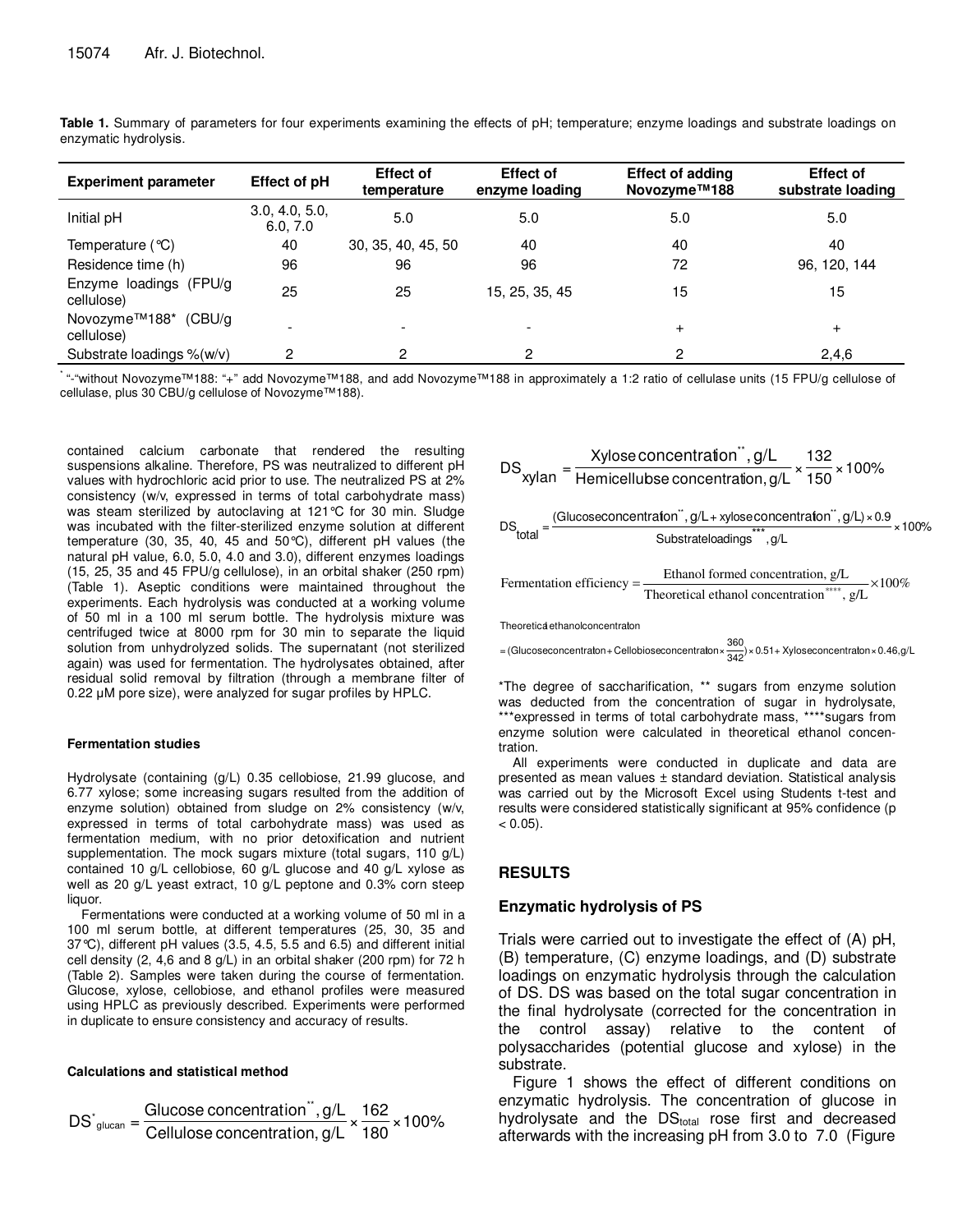**Table 2.** Summary of parameters for four experiments examining the effects of pH, temperature, initial cell density, and nutrient supplementation on fermentation of hydrolysate from PS.

| <b>Experiment parameter</b>        | Effect of pH             | <b>Effect</b><br>οf<br>temperature | initial<br><b>Effect</b><br>cell<br>οf<br>density | <b>Effect</b><br>nutrient<br>οf<br>supplementation |
|------------------------------------|--------------------------|------------------------------------|---------------------------------------------------|----------------------------------------------------|
| Initial pH                         | 4.5, 5.5,<br>3.5,<br>6.5 | 5.5                                | 5.5                                               | 5.5                                                |
| Temperature, $(C)$                 | 35                       | 25, 30, 35, 37                     | 35                                                | 35                                                 |
| Residence time, (h)                | 72                       | 72                                 | 72                                                | 72                                                 |
| Initial cell density, $(g/L)$      | $\overline{2}$           | 2                                  | 2, 4, 6, 8                                        | 2                                                  |
| <b>Nutrient</b><br>supplementation | $\overline{\phantom{a}}$ | -                                  |                                                   | ÷                                                  |

\*"-" Without nutrient supplementation; "+" nutrient supplementation with 3 g/L corn steep liquor.



1A). Similar trends were observed as temperature increased from 30 to 50°C (Figure 1B). The glucose content and the  $DS<sub>total</sub>$  increased by 18.45 and 8.09%, respectively as the enzyme loading increased from 15 FPU/g cellulose to 25 FPU/g cellulose, however, a slight increase could be seen when the enzyme loading increased from 25 FPU/g cellulose to 45 FPU/g cellulose (Figure 1C). Despite of the high degree of sludge hydrolysis, a lower concentration of reducing sugar was obtained due to a low substrate loading. In order to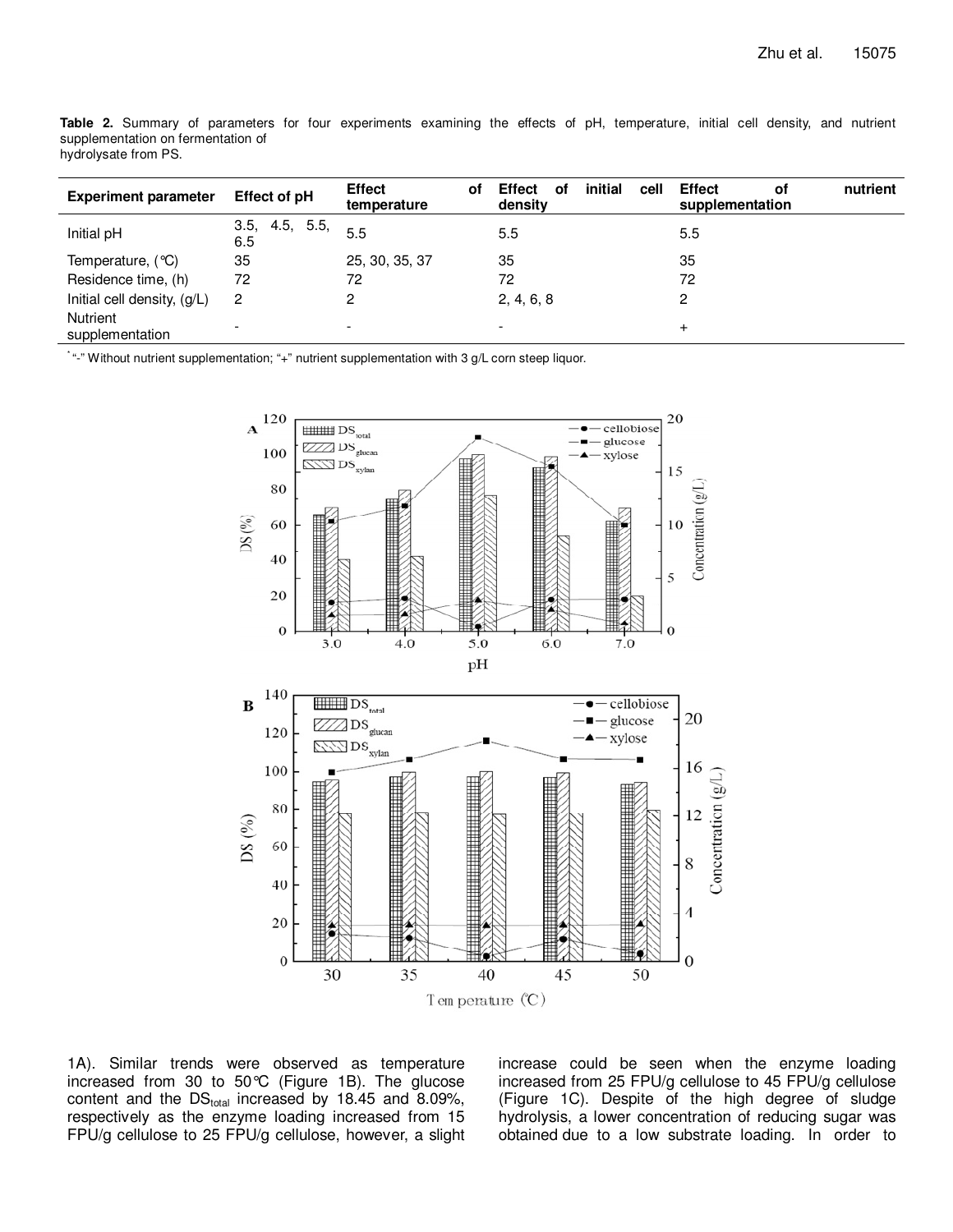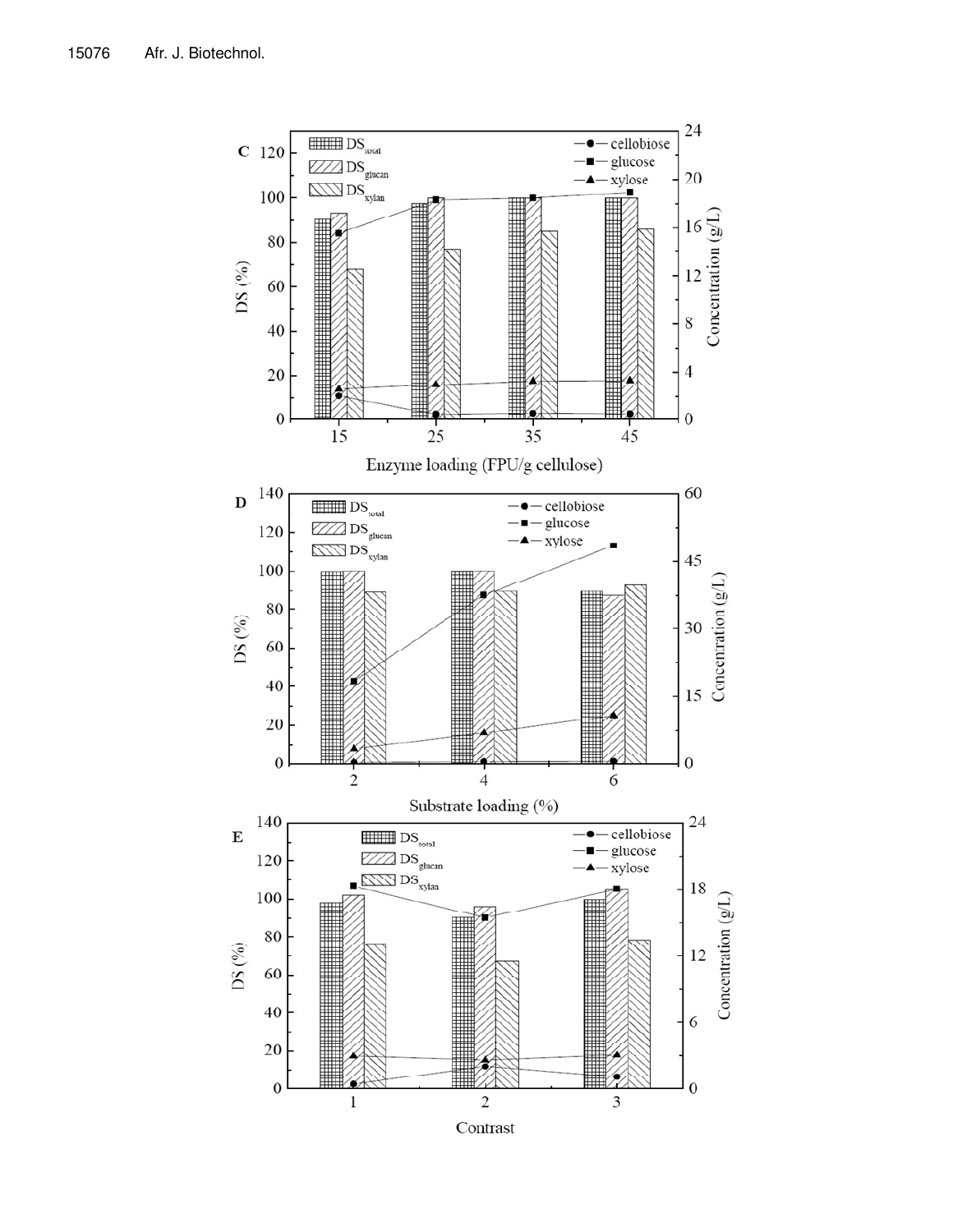

**Figure 1.** Effect of different conditions on enzymatic hydrolysis. The sugar concentration (cellobiose, glucose, xylose) in the final hydrolysate have been corrected for concentration in the control assay. (A) Effect of pH on enzymatic hydrolysis: Experiments were carried out with 2% substrate loading (w/v, expressed in terms of total carbohydrate mass) at 40°C for 96 h, and the enzyme loading was 25 FPU celluclast and 1.5 L/g cellulose. (B) Effect of temperature on enzymatic hydrolysis. Experiments were carried out at 2% substrate loading (w/v, expressed in terms of total carbohydrate mass) for 96 h with an initial pH 5.0, and the enzyme loading was 25 FPU celluclast 1.5 L/g cellulose. (C) Effect of enzyme loadings on enzymatic hydrolysis. Experiments were carried out with 2% substrate loading (w/v, expressed in terms of total carbohydrate mass) at 40°C for 96 h with an initial pH 5.0. (D) Effect of substrate loadings on enzymatic hydrolysis. 2%: experiments were carried out at 40°C for 72 h with an initial pH 5.0, and the enzyme loadings were: 15 FPU celluclast 1.5 L + 30 CBU Novozyme™188/g cellulose; 4%: experiments were carried out at 40°C for 120 h with an initial pH 5.0, and the enzyme loadings were: 15 FPU celluclast 1.5 L + 30 CBU Novozyme™188/g cellulose; 6%: experiments were carried out at 40°C for 120 h with an initial pH 5.0, and the enzyme loadings were: 25 FPU celluclast  $1.5 L + 50$ CBU Novozyme™188/ cellulose. (E) Effect of Novozyme™188 on enzymatic hydrolysis. Experiments were carried out at 2% substrate loading (w/v, expressed in terms of total carbohydrate mass) for 96 h with an initial pH 5.0. Contrast 1: enzyme loading was: 25 FPU celluclast 1.5 L/g cellulose; Contrast 2: enzyme loading was: 15 FPU celluclast 1.5 L/g cellulose; Contrast 3: enzyme loadings were: 15 FPU celluclast 1.5 L + 30 CBU Novozyme™188/g cellulose. (F) Effect of feeding method on enzymatic hydrolysis. Experiments were carried out with 6% substrate loading (w/v, expressed in terms of total carbohydrate mass) at 40 $\degree$ C for 96 h, and the enzyme loading was: 25 FPU celluclast 1.5 L/g cellulose. Fed-batch: 4% (w/v, expressed in terms of total carbohydrate mass) as for the substrate concentration, and began to flow 10 g/L substrates every 12 h until the substrate concentration reached 6%.

maximize the concentration of reducing sugar, the substrate concentration was increased to 6% (w/v, expressed in terms of total carbohydrate mass) and the hydrolysis time was extended to 144 h. However, it was not possible to have a suspension due to the high amount of solids. Sludge cannot be completely hydrolyzed after 144 h;  $DS<sub>total</sub>$  reached only 89.92%, when the substrate loadings reached to 6% (Figure 1D). Although, the cellulase contains β-glucosidase activity,

the activities of this enzyme are generally insufficient to prevent the accumulation of cellobiose, resulting in product inhibition of endoglucanases and cellobiohydrolases. Product inhibition is particularly problematic when high substrate consistencies are used in order to produce more concentrated glucose syrup for fermentation (Marques et al., 2008). Consequently, cellulase preparations were typically supplemented with Novozyme™188, a cellobiase (β-glucosidase), in order to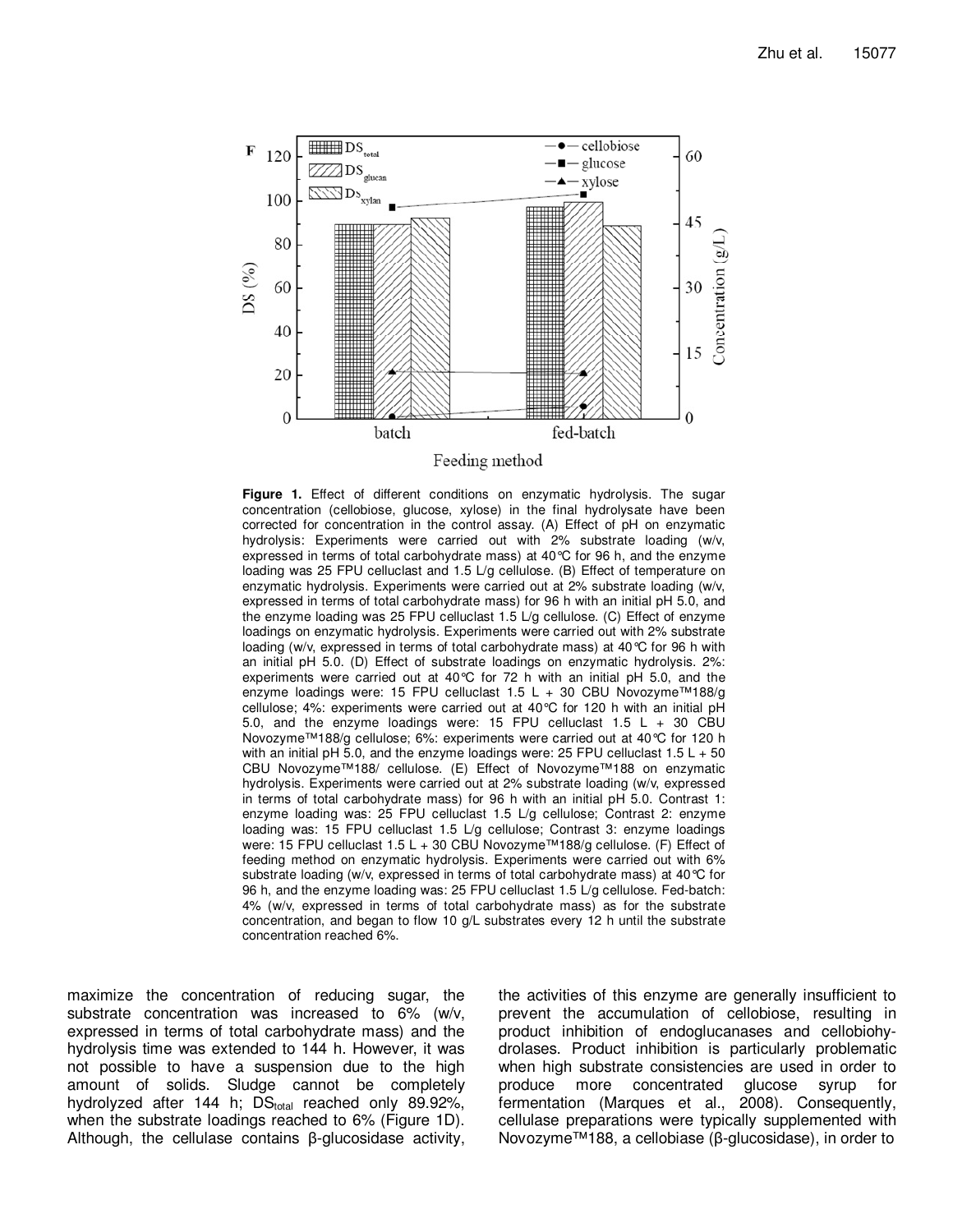maximize the sludge conversion to monosaccharide (glucose) and to prevent cellobiose accumulation minimizing product inhibition (Tu et al., 2006). With this enzyme formulation, cellobiose decreased from the hydrolysate maintaining  $DS<sub>tatol</sub>$  at 99.65%, indicating that almost all the cellulose present in the substrate was completely hydrolyzed to glucose (Figure 1E). Meanwhile, the addition of Novozyme™188 could reduce the amount of cellulase (from 25 FPU/g cellulose to 15 FPU/g cellulose) and shorten the hydrolysis time (from 96 to 72 h).

An increase of  $DS<sub>glucan</sub>$  and  $DS<sub>total</sub>$  by 11.18 and 8.35% respectively could be seen as compared batch process with fed-batch process, indicating that fed-batch process can contribute to enhance the degree of saccharification. Moreover, it was reducing the amount of enzyme loading (from 25 to 15 FPU/g cellulose) and shortening the hydrolysis time (from 144 to 120 h) (Figure 1F).

# **Fermentation of hydrolysates from PS**

Several fermentations were carried out to investigate the effect of (A) pH, (B) temperature, (C) initial cell density, and (D) nutrient supplementation on fermentation of hydrolysates. Figure 2 shows the effect of different conditions on fermentation. Fermentation at pH 6.5 exhibited the highest xylose consumption rate among the tested pH values with the ethanol productivity of 1.2 g/ (L h) during the first 3 h. However, the ethanol concentration of 14.09 g/L, corresponding to an overall ethanol yield of 0.45 g/g, was somewhat less than those at pH 5.5, 14.18 g/L ethanol and overall ethanol yield of 0.46 g/g, respectively (Figure 2A). Therefore, pH 5.5 was determined to be the optimal pH. Regarding temperature optimization, fermentation at 30°C exhibited the highest xylose consumption rate with the ethanol productivity of 1.1 g  $/$  (L h) during the first 3 h. However, the overall ethanol yield of 0.43 g/g at 72 h was lower than 0.46 g/g at 35°C (Figure 2B). The initial xylose consumption rate was correlated to the initial cell density. However, the final ethanol yield was almost irrelevant to initial cell density among the tested cell densities. Relatively low cell density was used for further investigation (Figure 2C). Nutrient supplementation showed no significant effect on sugars consumption and ethanol production for the fermentation of the hydrolysate from PS (Figure 2D), indicating that the sludge hydrolysate contained the essential nutrients to support yeast growth and ethanol production, requiring no further supplementation (mainly N source).

The profiles over time obtained for the fermentation of pure sugars with certain nutrients are presented in Figure 3. Glucose can be consumed completely in 12 h and xylose consumption was slightly slower than glucose. However, xylose was also consumed completely in 24 h, which showed that SHY07-1 had good xylose-fermenting

ability. The concentration of ethanol increased quickly with the consumption of glucose and xylose before 24 h. An ethanol yield of 0.49 g/g was the same as the fermentation of the hydrolysate without extra nutrient supplementation. However, the fermentation efficiency of 98.37% was slightly higher than 97.68% in the hydrolysate. It was indicated that the hydrolysate from PS with low cellulosic content was still suitable for the ethanol fermentation.

# **DISCUSSION**

The purpose of the present work was to evaluate the possibility of converting PS with low cellulosic content, an industrial residue stream with strong environmental impact, into valuable ethanol fuels by SHF in our country. The results demonstrate that the biological conversion of sludge to ethanol was efficient even with no pretreatment, detoxification and nutrient supplementation. Although, high degree of saccharification was achieved in this study, further improvements in overall yield and titer required making this technology more commerciallyattractive. This study confirmed that enzymatic hydrolysis of PS was the rate-limiting step in the SHF, and results presented herein suggested that efforts to increase the availability of fermentable sugars at high concentrations deserve the highest priority. Enzymatic hydrolysis at high solids loading was identified as the primary bottleneck affecting overall ethanol yield and titer (Lau and Dale, 2009). Since a progressive decrease on slurry viscosity was observed during the course of batch conversion, the bioconversion of PS might be conducted under fed-batch conditions, with periodic addition of fresh substrate, so as to overcome the limit to high substrate concentrations imposed by mixing constraints (Marques et al., 2008). This operational procedure will allow the achievement of higher yield and titer at lower enzyme loading, and therefore reducing the product recovery cost.

The SHF process was completed for 144 h (hydrolysis for 72 h and fermentation for 72 h) of incubation allowing the production of 14.18 g/L of ethanol from hydrolysate with the PS loadings of 2% (w/v, expressed in terms of total carbohydrate mass), which was considerably lower than the ethanol concentration (19.6 g/L) attained in the cited work (Marques et al., 2008). However, it has to be noted that these authors used a substantially higher substrate concentration in terms of carbohydrate mass (7.5% instead of 2% (w/v) in the present study). The ethanol production of 49.6 g/kg PS obtained in this study was lower than 109.7 g/kg PS as noted by Marques et al. (2008), which was mainly caused by low cellulosic content in our PS. The PS in our research consisted of 28% (w/w) of cellulose and hemicellulose, on a dry matter basis. This value is distinct from the average carbohydrate content found in a detailed analysis of 15 kinds of PS on a previously reported study (Lynd et al.,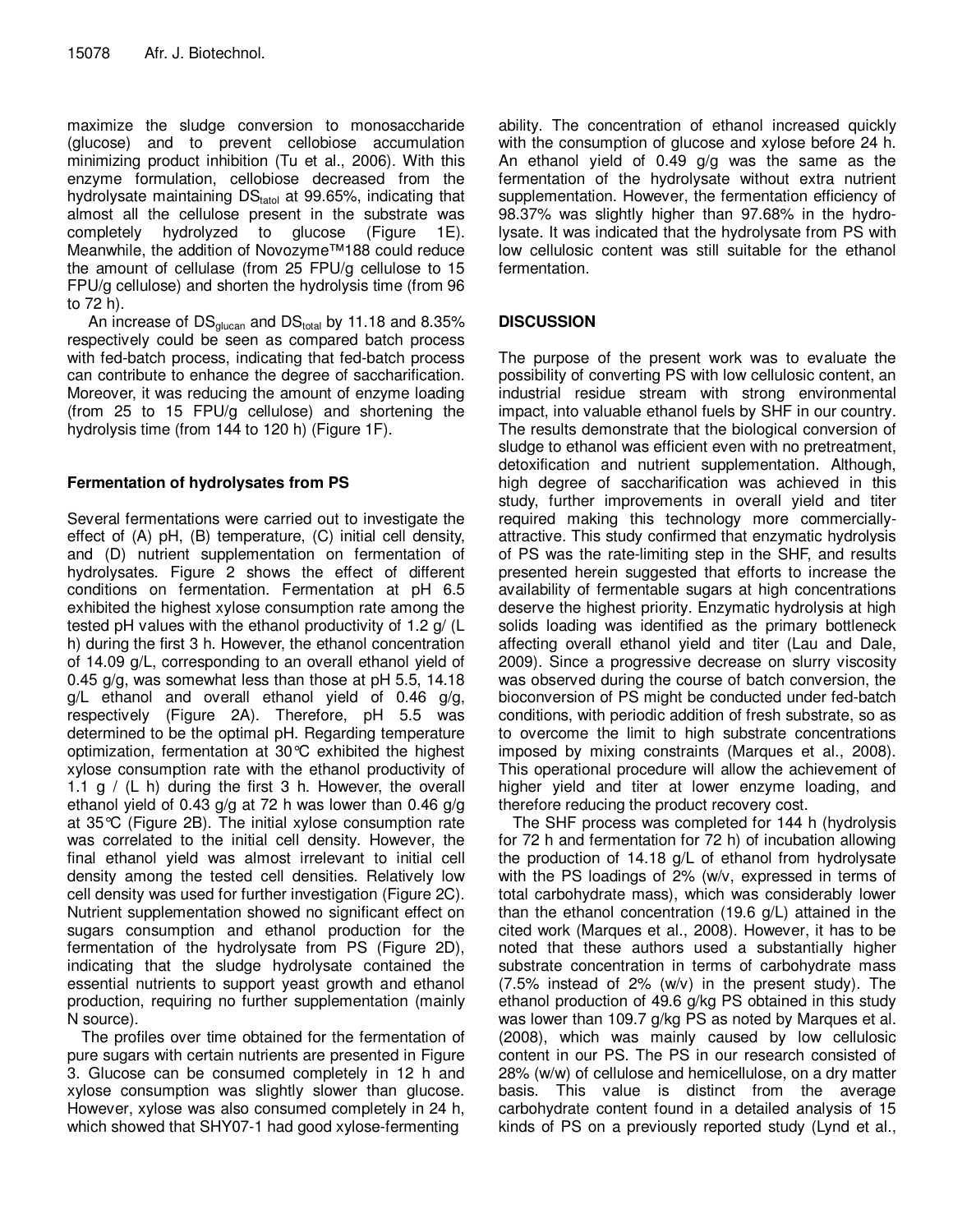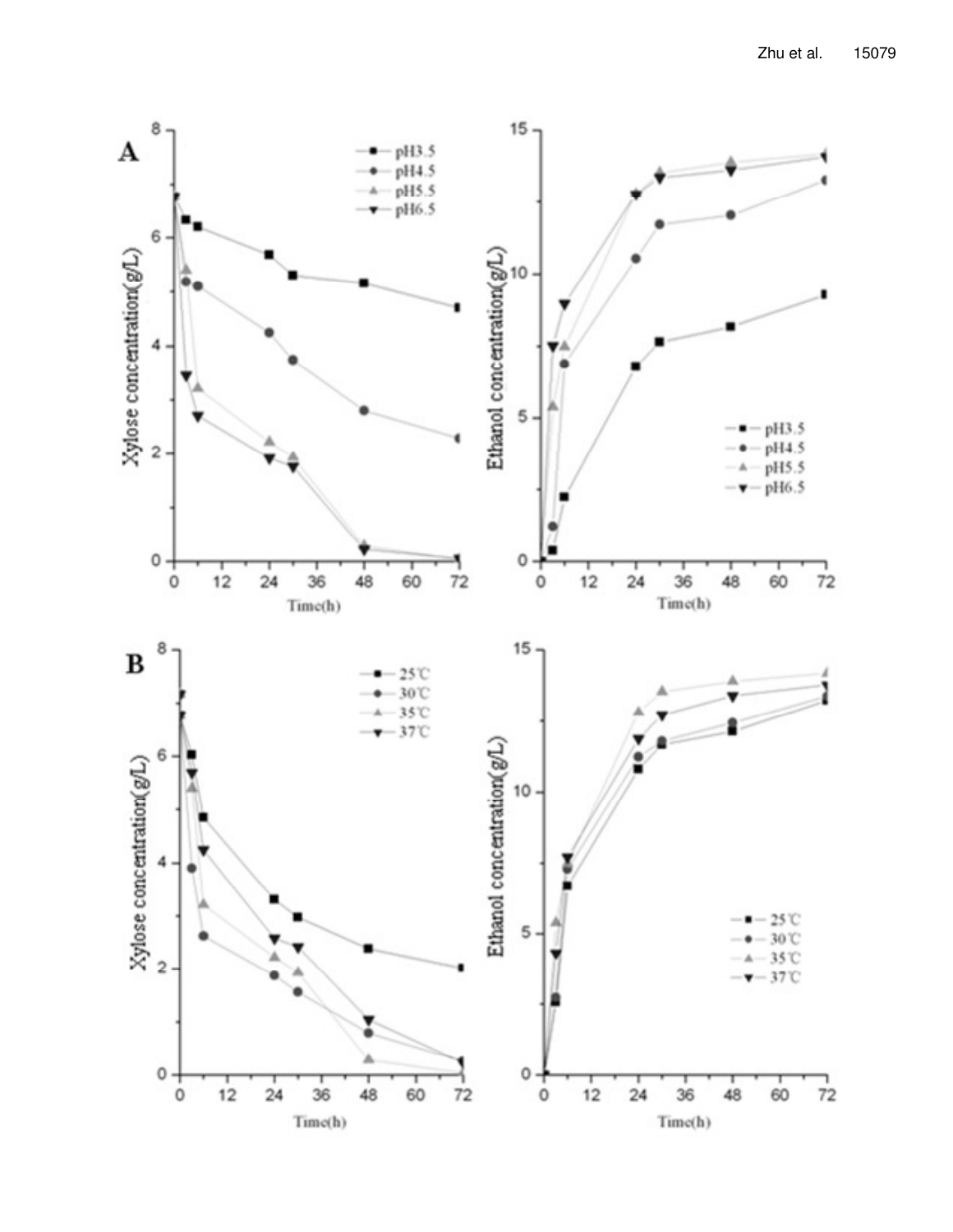

**Figure 2.** Effect of different conditions on fermentation of hydrolysates from enzymatically-digested PS. Hydrolysis experiments were conducted with 2% substrate loading (w/v, expressed in terms of total carbohydrate mass) at 40°C for 96 h, and the enzyme loading was: 25 FPU celluclast 1.5 L/g cellulose. (A) Effect of pH on fermentation of hydrolysates. Fermentation was conducted at 35°C for 72 h with an initial cell density of 2 g/L. (B) Effect of temperature on fermentation of hydrolysates. Fermentation was conducted at initial pH of 5.5 for 72 h with an initial cell density of 2 g/L. (C) Effect of initial cell density on fermentation of hydrolysates. Fermentation was conducted at 35°C for 72 h with an initial pH of 5.5. (D) Effect of nutrient supplementation on fermentation of hydrolysates. Fermentation was conducted at 35°C for 72 h with an initial pH of 5.5. (i) hydrolysate without corn steep liquor; (ii) hydrolysate with 3 g/L corn steep liquor.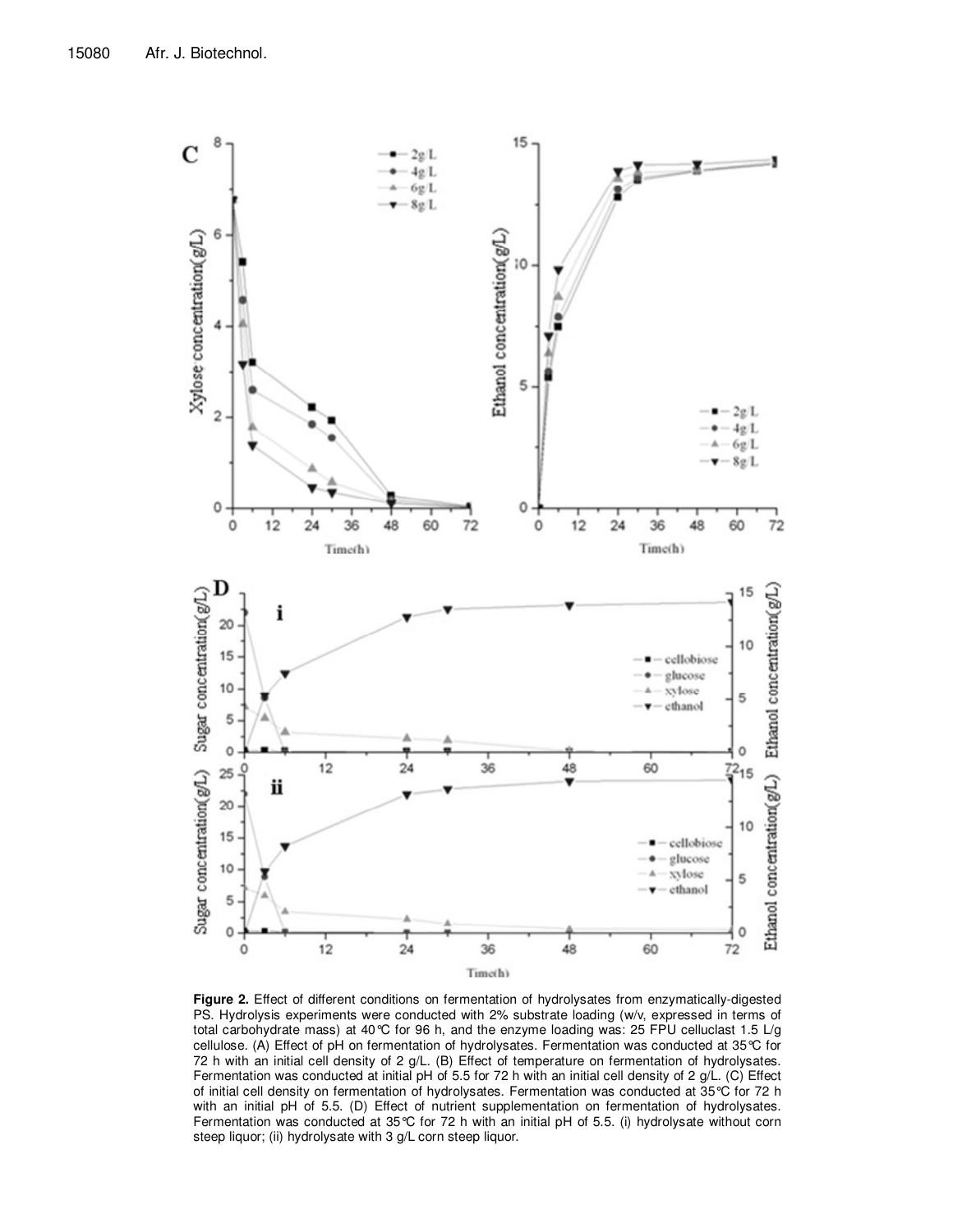

**Figure 3.** Trends over time of substrate and product concentrations in the fermentation of pure sugars medium. Results are means of duplicate experiments. Fermentations were conducted at 30°C, initial pH 5.5 and 200 rpm agitation for 72 h. 20 g/L yeast extract, 10 g/L peptone and 0.3% corn steep liquor were added in the mock sugars mixture (contained 10 g/L cellobiose, 60 g/L glucose and 40 g/L xylose).

2001), which resulted from the high ash content. It is generally considered that the following three steps should be completed prior to enzymatic hydrolysis (Lau and Dale, 2009): (1) enzyme diffuse in the liquid, (2) enzyme transfer to the substrate surface from the liquid, (3) enzymes were absorbed by cellulose and enzymecellulose complex were formed. A higher substrate loading might result in higher mass and heat transfer resistance in the liquid or between liquid and the solid, being not conducive to full contact between enzyme and substrate and sugar release, which thus affects the cellulose hydrolysis and lowers cellulose conversion rate (Marques et al., 2008; Lau and Dale, 2009).

Biotechnological recovery of this potentially attractive substrate requires the conversion of its major components (cellulose and hemicellulose) to fermentable sugars, which could be further converted to ethanol. This process may thereby represented an opportunity for the reduction of an important residue stream generated from the wastewater treatment unit of paper mills, having direct benefits in the reduction of land-filling costs while producing a commercial product. However, the chemical characteristics of the sludge are determined by the pulping process and source of furnish (Kerstetter et al., 1997). Outstanding issues for further evaluation of this possibility include economic analysis, which is underway, analysis of the amenability of hemicellulose sugars to conversion, assessment of the feasibility and profitability of mineral recovery from the residues remaining after enzymatic hydrolysis and on-site versus off-site cellulase production. In conclusion, PS represents a potential resource to be used by other industries to obtain useful value-added products. In order to realize industrialization as soon as possible, it is important to pursue more effective techniques to increase the conversion of cellulosic ethanol, cut back production costs and achieve the maximization of resource utilization.

#### **Conclusion**

This study thus far, confirmed the feasibility of PS with low cellulosic content from wastewater treatment as feedstock for conversion to ethanol fuels by separate hydrolysis and fermentation using xylose-fermenting yeast SHY07-1 as an ethanologenic strain. Biological conversion of the sludge to ethanol is efficient even without pretreatment, detoxification and nutrient supplementation. The optimum conditions of enzymatic hydrolysis were: pH 5.0, 40°C, 15 FPU cellulase/g cellulose and 30 CBU β-glucosidase/g cellulose while the optimum conditions of fermentation were: pH 5.5, 35°C and 2 g/L inoculum.

## **ACKNOWLEDGEMENTS**

The authors are grateful for the support provided by the National Natural Science Foundation of China (Number 51078147) and the Guangdong Provincial Science and